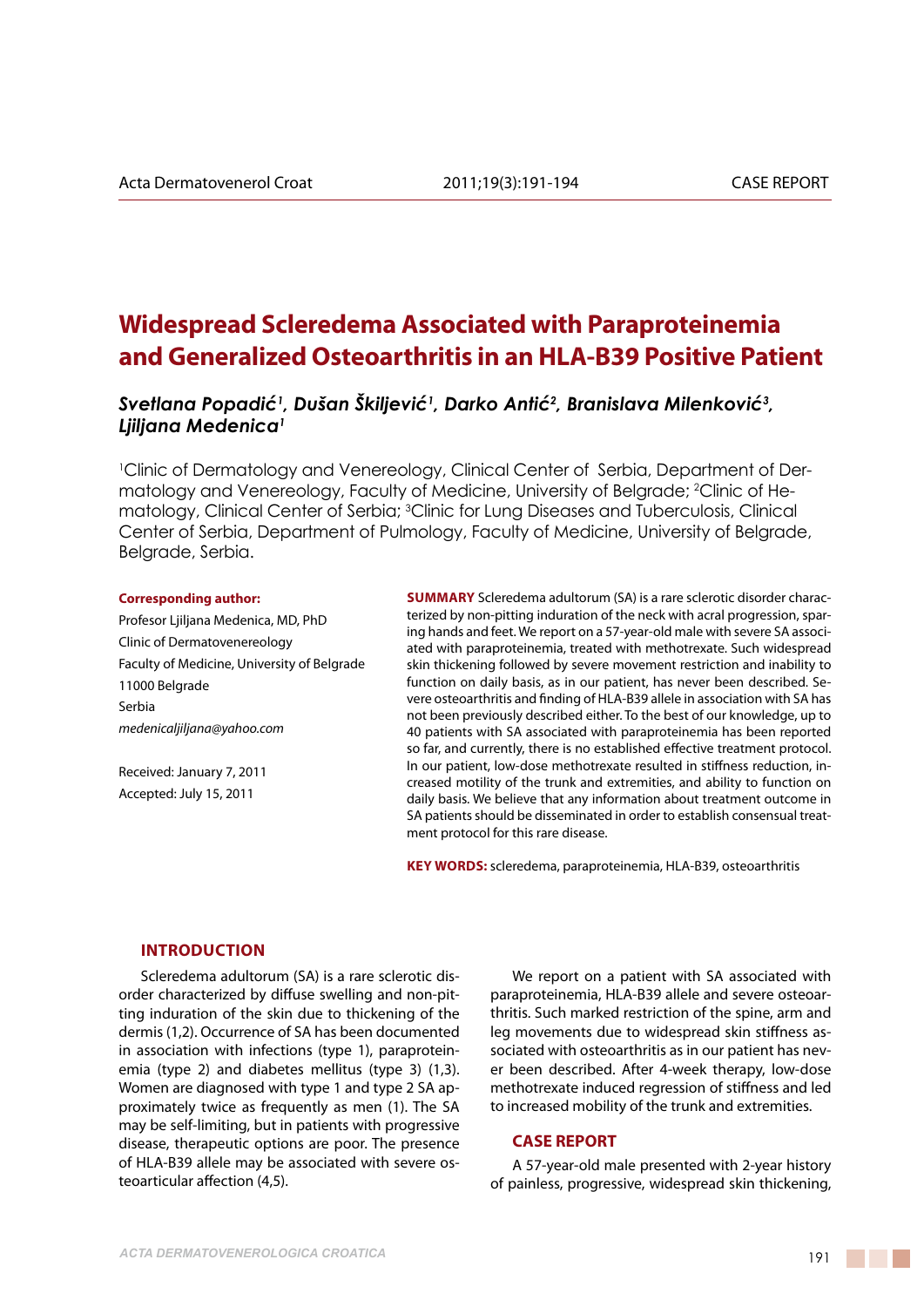

**Figure 1.** Maximal extension of the trunk and extremities due to widespread skin thickening and severe osteoarthritis.

woody induration of the skin on the neck, shoulders, trunk, arms, and legs (Fig. 1). Skin thickening and stiffness appeared gradually during two to three months. His face, hands and feet were spared; Raynaud's phenomenon and telangiectasia were absent. Widespread stiffness led to marked restriction of the spine, arm and leg movement (Fig. 2) and impaired thoracic movements with moderate restrictive ventilatory defect.

He had personal history of generalized osteoarthritis and coxarthrosis complicated with lesions of peripheral nerves, alcoholism, osteopenia, compressive fractures of L 3-4 and severe obstructive sleep apnea syndrome. During one year, he was observed at Rheumatology Department as possible eosinophilic fasciitis (EF) and was treated with low to moderate dose of prednisone. In the absence of relevant laboratory finding supporting EF diagnosis, normal finding of deep muscle biopsy and failure of corticosteroid therapy, the patient was referred to dermatologist.



**Figure 2.** Maximal adduction of upper and lower limbs.

At presentation, there were no abnormalities in complete blood count, serum and urine biochemical analysis except for decreased serum protein level (54g/L), with slightly reduced beta 1 (5.5%) globulin fraction. Antinuclear antibodies were negative;  $CH_{50}$ circulating immune complexes and immunoglobulin level were normal. HLA typing revealed HLA-A3/23; HLA-B39/44 alleles.

Skin biopsy (alcian blue pH 2.5) revealed minimal epidermal changes and a markedly thickened dermis with swollen and separated collagen fibers (Fig. 3). Congo red and toluidine blue staining were negative.

The diagnosis of monoclonal gammopathy of undetermined significance (MGUS) was made based on the finding of paraprotein of the IgG lambda type in urine and serum, and absence of malignant cells in bone marrow.

Four-week methotrexate (10 mg/week) was resulted in significant regression of induration on the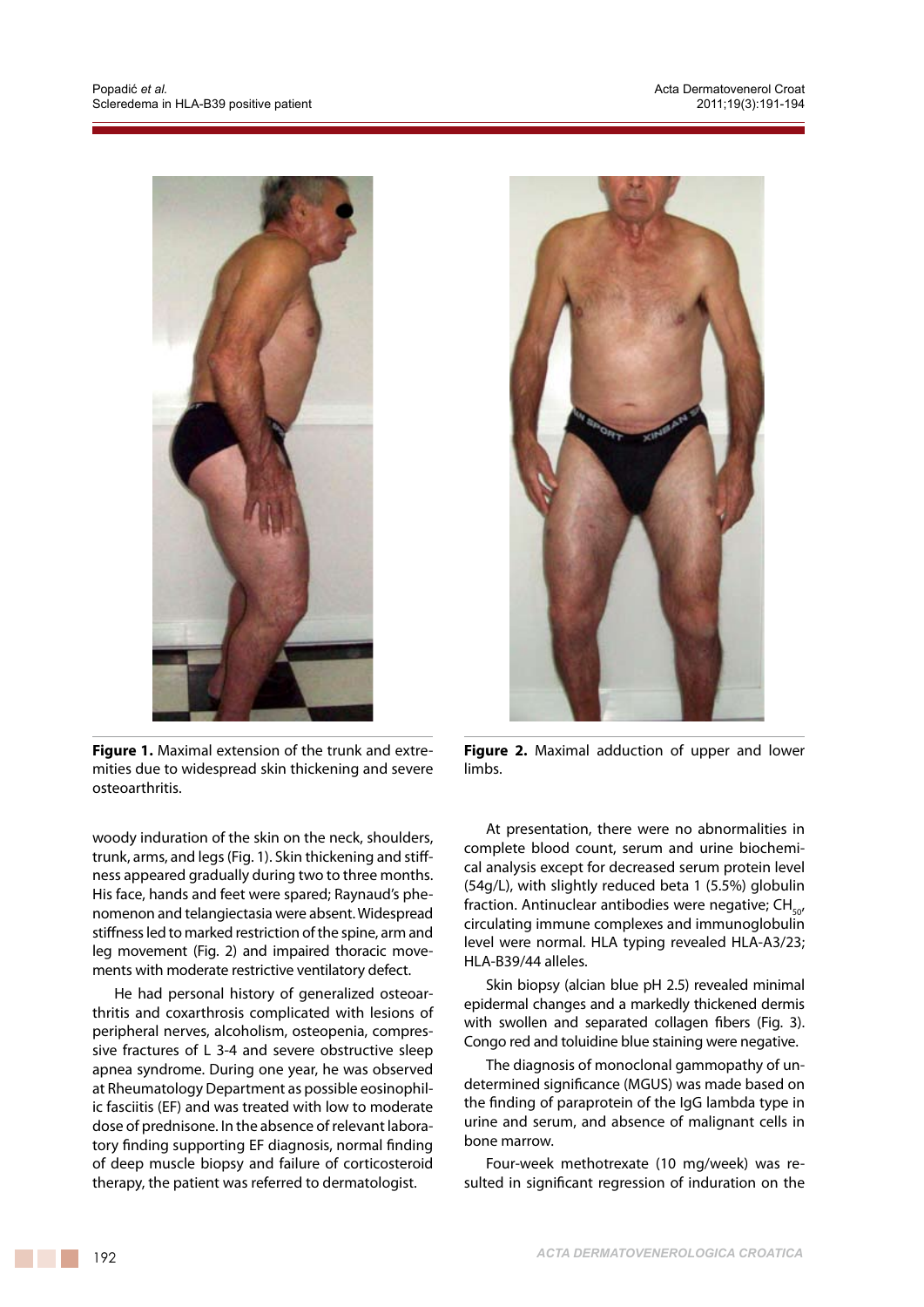

**Figure 3.** Alcian blue pH 2.5 staining demonstrating abundant mucin deposits between thickened and separated collagen bundles. (magnification, 25X)

neck, shoulders and upper extremities, with increased motility of the shoulder and arms. After four-month treatment, stiffness of the upper parts of lower extremities was also reduced.

## **Discussion**

Scleredema adultorum is a rare sclerotic disease characterized by non-pitting induration of the neck with acral progression, sparing hands and feet. The absence of Raynaud's phenomenon and visceral involvement permits clinical differentiation of this rare disease from systemic sclerosis (2,3).

In our patient, the diagnosis of SA was established since clinical and paraclinical findings indicated absence of systemic involvement, deep muscle biopsy demonstrated normal finding, and skin histopathology indicated mucin deposits in the dermis.

Such widespread skin thickening followed by restriction of trunk and extremity movements as in our patient has never been described. In most patients, SA tends to be localized (6), while type 2 SA tends to assume a progressive course (7).

Severe obstructive sleep apnea syndrome is reported in 25% of SA patients (6). Paraproteinemia is also found in 25% of SA patients. It has already been documented that MGUS frequently precedes multiple myeloma and that patients with SA tend to have a more aggressive and rapidly progressive multiple myeloma (7). Therefore, patients with SA associated with paraproteinemia should be carefully followed by hematologists.

According to the available data, numerous therapies for SA have been tried including pituitary extract (1), thyroid hormone (1), colchicine (3), methotrexate (8), antibiotics (1), corticosteroids (1,3), electron beam therapy (3,9), physiotherapy (1,3), photopheresis (1,3), and phototherapy with psoralen (1,3), but none has proved consistently effective (9).

To the best of our knowledge, up to 40 patients with scleredema associated with paraproteinemia have been reported. According to literature data, only one patient with type 3 SA treated with low-dose methotrexate partially responded to therapy (8). In our patient, low-dose methotrexate led to reduced skin thickening and better mobility of the shoulder, upper and lower extremities. The finding of HLA-B39 allele has not been reported so far in SA patients and may explain development of severe osteoarticular manifestation in our patient (4).

We believe that all information about successful treatment outcome in SA patients may expand the available data pool and provide more management options to physicians.

## **Conclusion**

We present a severe type 2 SA in an HLA-B39 positive male. In our patient, the association of SA and severe osteoarthritis led to reduced motility of the trunk and extremities and inability to function on a daily basis. Treatment with methotrexate resulted in increased motility and improved his quality of life.

In order to establish consensual treatment protocol for this rare disease and to improve patient quality of life, any information about treatment outcome in patients with SA should be disseminated.

*Acknowledgment* This work was partly supported by the Ministry of Science of the Republic of Serbia, grant No. 175038.

## **References**

- 1. Beers WH, Ince A, Moore TL. Scleredema adultorum of Buschke: a case report and review of the literature. Semin Arthritis Rheum 2006;35:355-9.
- 2. Majumder S, Mandal SK, Chowdhury SR, Bandyopadhyay D, Bandyopadhyay R, Chakraborty PP. Scleredema of Buschke: a rare post-streptococcal complication. J Assoc Physicians India 2007;55:737-8.
- 3. Foti R, Leonardi R, Rondinone R, Di Gangi M, Leonetti C, Canova M,*et al*. Scleroderma-like disorders. Autoimmun Rev 2008;7:331-9.
- 4. Bravo MJ, Colmenero Jde D, Alonso A, Caballero A. HLA-B\*39 allele confers susceptibility to osteoarticular complications in human brucellosis. J Rheumatol 2003;30:1051-3.

**The Company**